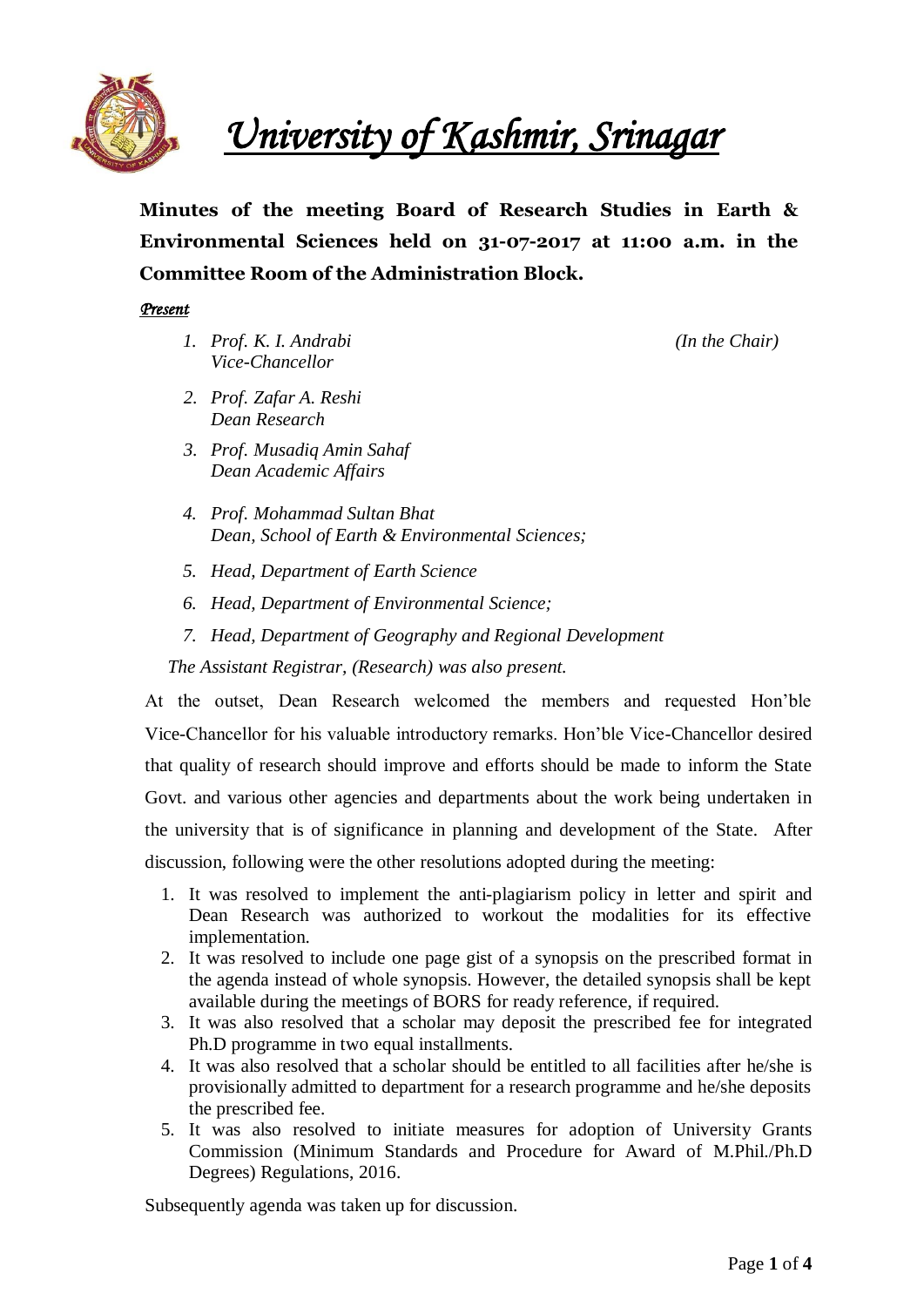# **Item**

# **No.1 Perusal of the action taken report of the last meeting of the Board of Research Studies in Physical and Material Sciences held on 28-10-2014, pertaining to the matters relating to the Deptts. falling under School of Earth & Environmental Sciences.**

Action taken report of the minutes of the last meeting of BORS in Physical and Material Sciences held on 28-10-2014 pertaining to the matters relating to the Deptts. falling under School of Earth & Environmental Sciences, was perused.

# **Item**

**No. 2 Confirmation of minutes of the last meeting of the Board of Research Studies in Physical and Material Sciences held on 28-10-2014, pertaining to the matters relating to the Deptts. falling under School of Earth & Environmental Sciences (already circulated).**

**Resolved that the** minutes of the last meeting of the Board of Research Studies in Physical and Material Sciences held on 28-10-2014, pertaining to the matters relating to the Deptts. falling under School of Earth & Environmental Sciences, be confirmed.

**Item** 

**No. 3 Consideration of the request of following three (03) College Teachers and one Teacher from Jamia Milia Islamia, New Delhi for grant of recognition as co-guides to supervise M.Phil/Ph.D scholars in the disciplines of Environmental Science and Geography.**

| S. | Name of Teacher                              | <i><b>Discipline</b></i>     |
|----|----------------------------------------------|------------------------------|
| No |                                              |                              |
| 01 | Dr. Mubashir Jeelani                         | Environmental Science        |
|    | <b>Assistant Professor, Higher Education</b> |                              |
|    | Deptt., GDC, Beerwah                         |                              |
| 02 | Dr. Showkat Subhan Mir                       | Environmental Science        |
|    | <b>Assistant Professor, Higher Education</b> |                              |
|    | Deptt., GDC Bandipora                        |                              |
| 03 | Dr. Humaira Qadri                            | <b>Environmental Science</b> |
|    | <b>Assistant Professor, Higher Education</b> |                              |
|    | Deptt., GDC Budgam                           |                              |
| 04 | Dr. G.M.Shah                                 | Geography                    |
|    | <b>Associate Professor</b>                   |                              |
|    | MMAJ, Academy of International Studies,      |                              |
|    | Jamia Milia Islamia-New Delhi                |                              |

**Resolved that** the request of S.No. 01 & 02 be not agreed to.

Dr. Humaira Qadri, Assistant Professor, Higher Education Deptt., GDC, Budgam be recognized as co-supervisor to supervise M.Phil/Ph.D scholars in the discipline of Environmental Sciences subject to production of NOC from the Principal and the deposition of documentation charges by her. In respect of Dr. G. M. Shah, Associate Professor, Jamia Millia Islamia, it was resolved that the DRC shall re-examine the CV of Dr. Shah and make specific recommendation for grant of recognition as Co-supervisor.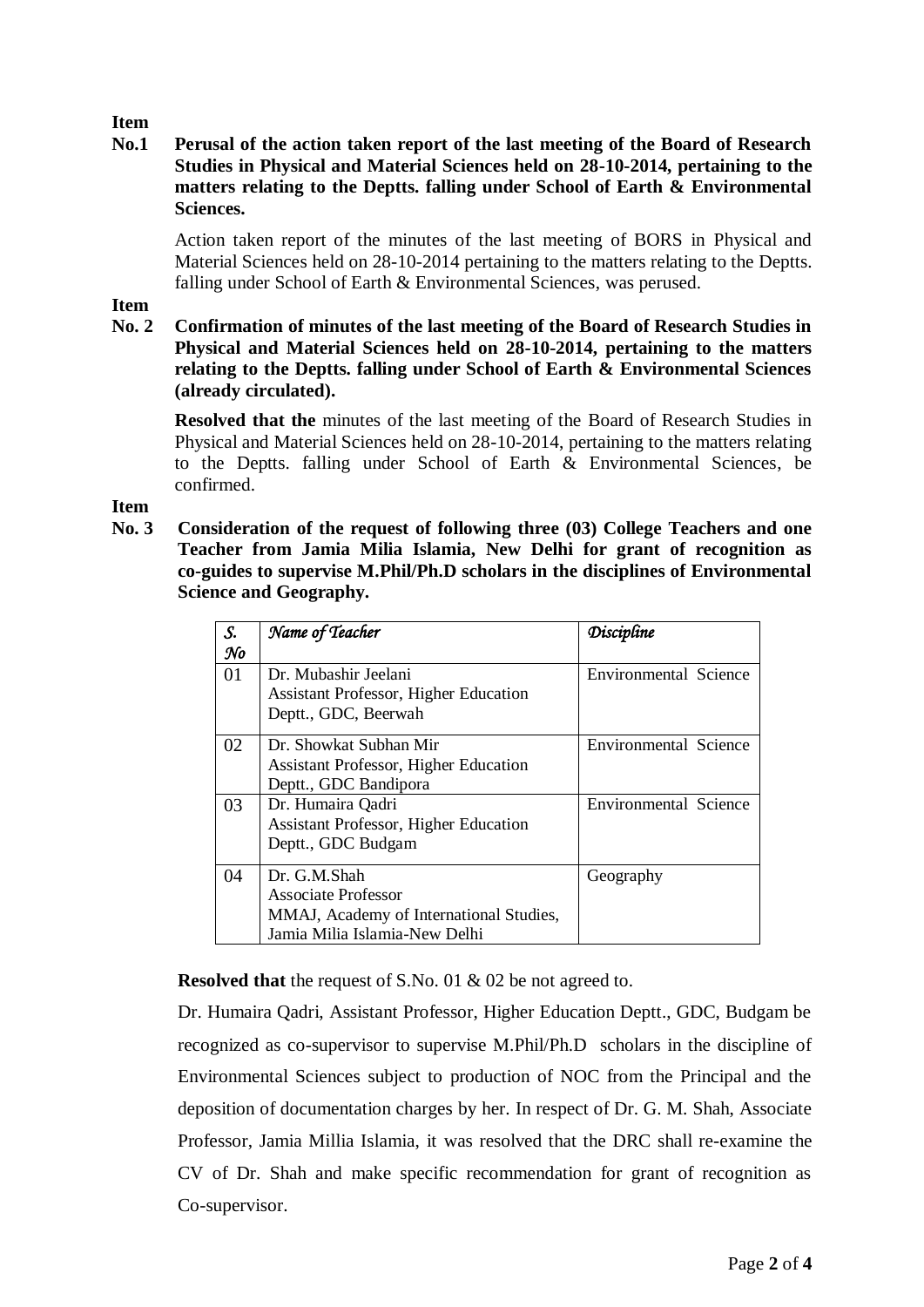# **Item**

# **No. 4 Consideration of the request made by Dr. Akhtar Alam, Assistant Professor, Department of Geography for grant of recognition as Research Guide in the discipline of Geography.**

**Resolved that** Dr. Akhtar Alam, Assistant Professor, Department of Geography be allowed to act as co-supervisor till his services are confirmed. After confirmation of his services as Assistant Professor, he will be deemed to have been recognized as Supervisor to guide M.Phil/Ph.D scholars in the discipline of Geography and Regional Development.

# **Item**

### **No. 5 Consideration of the request made by the HOD, Earth Sciences for recognition of following National Institutes/Organizations as partner Research Centres:**

- **I. National Geophysical Research Organizations (NGRI) Hyderabad, Geological Survey of India.**
- **II. Indian Institute of Tropical Meteorology (IITM) Pune.**
- **III. CSIR 4th Paradigm Institute, Bangluru (Formerly CCMACS).**
- **IV. Birbal Sahni Institute of Paleosciences (BSIP) Lucknow, Physical Research Laboratory, Ahmadabad.**
- **V. Indian Institute of Technology (KGP) Karagpur.**

Since these Institutes/Centres/Organizations are premier institutions of the country, it was resolved to grant recognition to the above mentioned Institutes/Centres/ Organization as partner institutions so as to enable our students to work in these institutions.

It was also resolved to suitably amend the relevant Statutes to the extent that all nationally recognized departments/centres are deemed to have been recognized as Research Centres.

#### **Item**

**No. 06 Consideration of the grant of registration in favour of the candidates listed in Annexure A to C for pursuit of Ph.D programme on whole-time/part-time basis as detailed in the respective annexures to the main agenda against each candidate, in the following disciplines of the School of Earth & Environmental Sciences:**

#### **A. Environmental Science B. Earth Science C Geography**

**Resolved that the** candidates enlisted in annexures A to C of the Departments of Environmental Science, Earth Science & Geography, School of Earth & Environmental Sciences be registered for pursuit of Ph.D programme on whole-time/part-time basis subject to the condition/s (if any) indicated against each in the remarks column of the respective annexure.